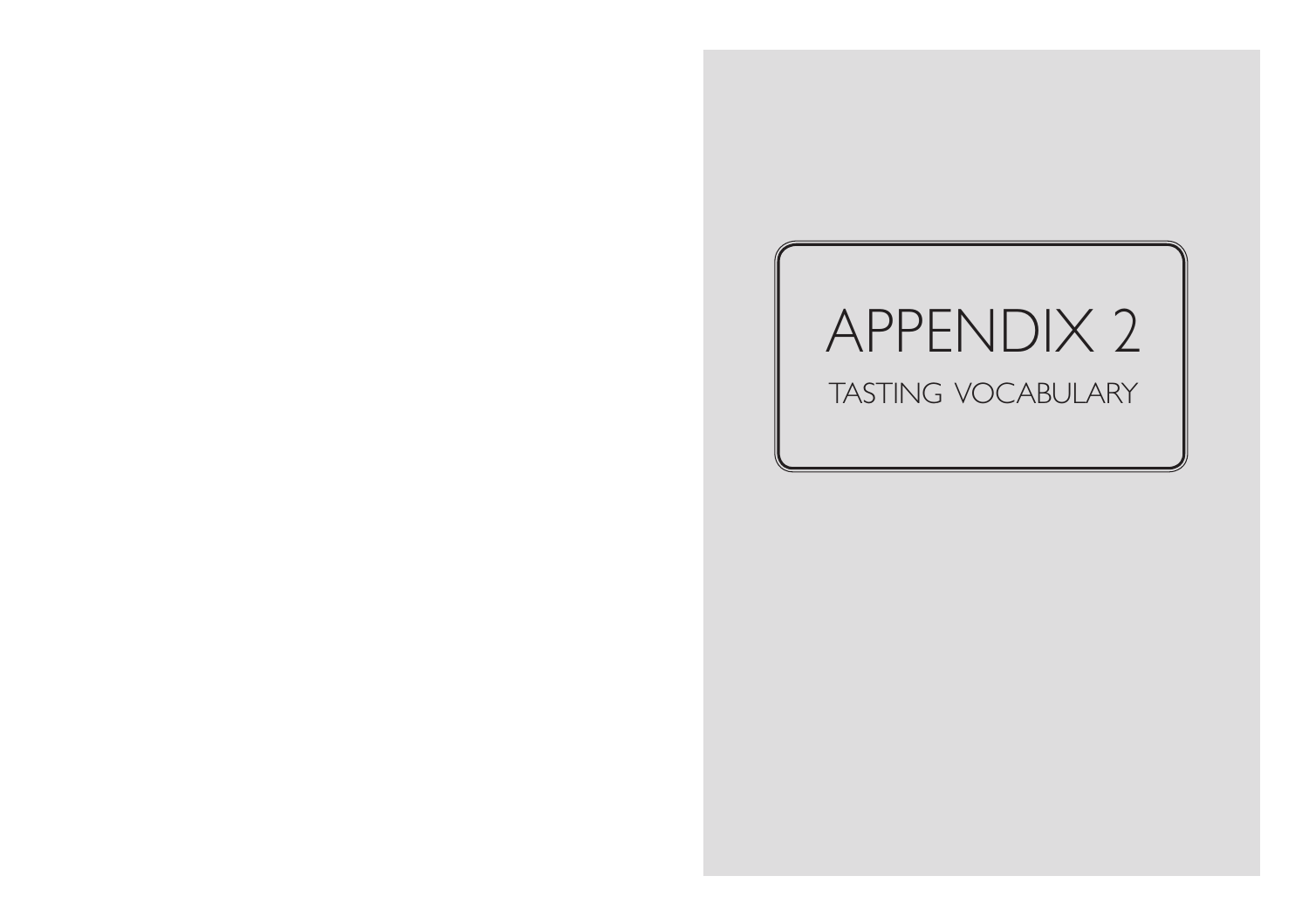## *APPEARANCE* **NOSE**

| limpidity                                       | bright - limpid - hazy - cloudy - turbid                                                                                                 |                                                                                                                            |                                                                                       |            |  |
|-------------------------------------------------|------------------------------------------------------------------------------------------------------------------------------------------|----------------------------------------------------------------------------------------------------------------------------|---------------------------------------------------------------------------------------|------------|--|
|                                                 | liveliness/clarity                                                                                                                       | $bright - clear - lively - fresh - neutral - flat - dull - faded$                                                          |                                                                                       |            |  |
|                                                 | depth/intensity                                                                                                                          | watery/thin $-$ light $-$ weak $-$ pale $-$ true $-$ medium<br>$consistent - ample - rich - dense - heavy - deep - opaque$ |                                                                                       |            |  |
|                                                 | hue                                                                                                                                      | <b>Whites</b>                                                                                                              | Rosé                                                                                  | <b>Red</b> |  |
| colour                                          |                                                                                                                                          | colourless                                                                                                                 | pale pink                                                                             | purple     |  |
|                                                 |                                                                                                                                          | greenish                                                                                                                   | peach flower                                                                          | cherry red |  |
|                                                 |                                                                                                                                          | lemon green                                                                                                                | salmon                                                                                | ruby       |  |
|                                                 |                                                                                                                                          | lemon                                                                                                                      | cherry pink                                                                           | garnet     |  |
|                                                 |                                                                                                                                          | golden yellow                                                                                                              | light red                                                                             | orangey    |  |
|                                                 |                                                                                                                                          | amber yellow                                                                                                               | onion skin                                                                            | brick red  |  |
|                                                 |                                                                                                                                          | brown                                                                                                                      | orange                                                                                |            |  |
|                                                 |                                                                                                                                          |                                                                                                                            |                                                                                       |            |  |
| fluidity                                        | very fluid $-$ easy flowing $-$ thick $-$ dense $-$ oily $-$ viscous<br>legs: more or less think/dense - descending more or less quickly |                                                                                                                            |                                                                                       |            |  |
| effervescence<br>(presence of CO <sub>2</sub> ) | still wine                                                                                                                               | no effervescence                                                                                                           |                                                                                       |            |  |
|                                                 | sparkling wine                                                                                                                           | persistence of froth                                                                                                       | weak - medium - persistent                                                            |            |  |
|                                                 |                                                                                                                                          | size of bubbles                                                                                                            | very small - small - medium -<br>large - very large                                   |            |  |
|                                                 |                                                                                                                                          | quantity of bubbles                                                                                                        | Very numerous - numerous -<br>sufficient $-$ few $-$ very few                         |            |  |
|                                                 |                                                                                                                                          | speed of bubbles' rise                                                                                                     | $slow - weak - medium - fast$                                                         |            |  |
|                                                 |                                                                                                                                          | persistence of perlage                                                                                                     | very persistent - persistent - quite<br>persistent - not very persistent<br>vanishing |            |  |

| <b>First impression</b> | Pleasant - ordinary - unpleasant                                                            |                                                                                                        |                                                                                                                                                                      |  |
|-------------------------|---------------------------------------------------------------------------------------------|--------------------------------------------------------------------------------------------------------|----------------------------------------------------------------------------------------------------------------------------------------------------------------------|--|
| quality                 | condition                                                                                   | well-defined - clean - pure - unclean - disharmonic -<br>faulty (lees, corked, faded, oxidized, dusty) |                                                                                                                                                                      |  |
|                         | finesse                                                                                     | Very fine - elegant - distinguished - fine - harmonious<br>- ordinary - common - coarse                |                                                                                                                                                                      |  |
|                         | personality                                                                                 | elegant - racy/classy - lively                                                                         |                                                                                                                                                                      |  |
|                         | complexity                                                                                  | complex - rich - ample - simple - monotonous                                                           |                                                                                                                                                                      |  |
| intensity               | Powerful - deep - very intense - intense - quite intense - light - faint -<br>broad/closed  |                                                                                                        |                                                                                                                                                                      |  |
| persistence             | very persistent - persistent - rather persistent - short-lived                              |                                                                                                        |                                                                                                                                                                      |  |
| development             | youthful - developing - fully developed - tired/passed its best - deliber-<br>ate oxidation |                                                                                                        |                                                                                                                                                                      |  |
|                         | general<br>impressions                                                                      | pleasant odours                                                                                        | floral - fruity - dried fruit - veg-<br>etal - spicy - balsamic - ethereal<br>$-$ toasty $-$ animal $-$ woody $-$ other<br>foods (honey, butter, bread crust )       |  |
| description             | neutral<br>fresh<br>fragrant<br>winey<br>aromatic<br>ethereal<br>young<br>mature<br>evolved | unpleasant<br>odours                                                                                   | $\text{cork}$ – mould – lees – vanished –<br>reduced - oxidised - maderized<br>- pungent - high volatile acidity<br>- putrid - sulphur - garlic-like -<br>mercaptans |  |

APPENDIX

APPENDIX